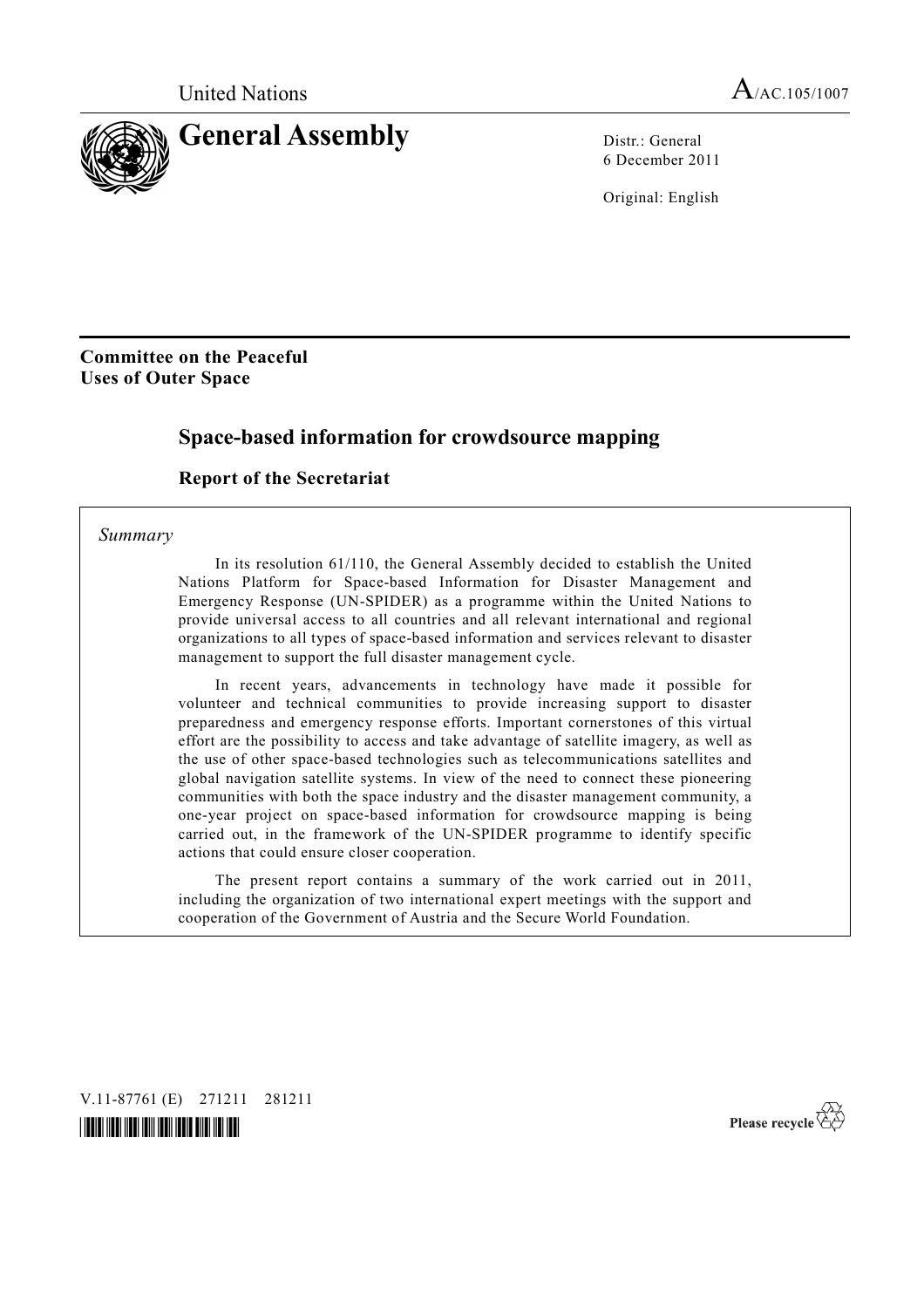# **I. Introduction**

1. In its resolution 61/110, the General Assembly decided to establish the United Nations Platform for Space-based Information for Disaster Management and Emergency Response (UN-SPIDER) as a programme within the United Nations to provide universal access to all countries and all relevant international and regional organizations to all types of space-based information and services relevant to disaster management to support the full disaster management cycle, and agreed that the programme should be implemented by the Office for Outer Space Affairs of the Secretariat.

2. In recent years, advancements in technologies have made it possible for volunteer and technical communities such as OpenStreetMap, Ushahidi, the Sahana Software Foundation, the International Network of Crisis Mappers, Virtual Disaster Viewer, Google Map Maker, Innovative Support to Emergencies Diseases and Disasters and others to provide increasing support to disaster preparedness and emergency response efforts. The most important cornerstones of this virtual endeavour are the possibility to access and take advantage of satellite imagery, as well as the use of other space-based technologies such as telecommunications satellites and global navigation satellite systems.

3. The United Nations recognizes the importance of such new methodologies for disaster risk management and emergency response. That is evidenced by the involvement of the Office for the Coordination of Humanitarian Affairs of the Secretariat in requesting the establishment of a crisis-mapping platform in Libya and in the support that the Office and the United Nations Foundation provided to the 2011 report of the Harvard Humanitarian Initiative entitled "Disaster relief 2.0: the future of information-sharing in humanitarian emergencies".

4. In view of the need to connect these pioneering communities with the space industry and the disaster management community, a one-year project on space-based information for crowdsource mapping is being carried out in the framework of the UN-SPIDER programme to identify specific actions that could ensure closer cooperation among the crowdsource mapping, disaster management and space technology communities.

5. The UN-SPIDER programme is ideally positioned for this project, given its mandate and its role within the United Nations, which is to promote the use of space-based information; its established networks that bring together national institutions responsible for disaster management and emergency response, as well as other end-users and providers of space-based solutions and technologies; and its technical foundation, particularly in the area of information technologies.

6. The first activity of this project was a meeting of experts on crowdsource mapping for preparedness and emergency response, held in Vienna on 5 and 6 July 2011. The meeting was aimed at: (a) receiving feedback from experts from the disaster management community regarding how information must be generated and/or tailored to ensure that it could be used effectively; (b) learning about novel potential applications and products that could be elaborated by the crowdsourcing communities supporting preparedness and emergency response; and (c) receiving guidance on how to build upon existing solutions to facilitate the sharing of information within the emergency management communities.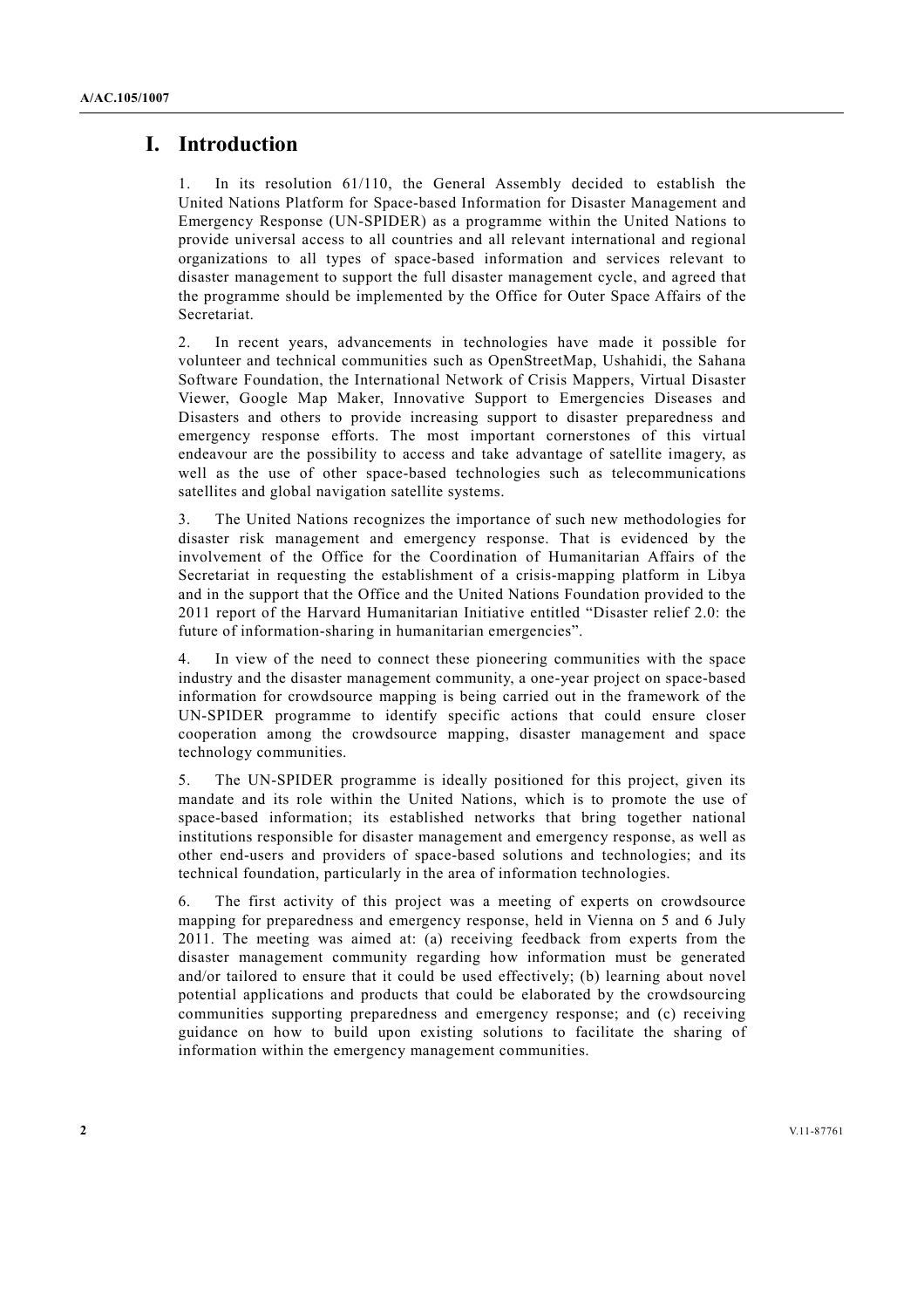7. The second activity of this project was a meeting of experts held in Geneva on 16 November 2011. The discussions of the second meeting built upon the conclusions and recommendations of the first meeting and were aimed at exploring possible ways of contributing to better coordination of the crowdsource communities with the space technology community and on overall improvement of its involvement to facilitate the preparation and processing of space-based products used by the disaster risk reduction and emergency response community. The discussions also targeted opportunities for making space-based information available for disaster risk reduction and emergency response, including access and use, as well as the further involvement of existing mechanisms to ensure increased coordination and cooperation among all three communities.

# **II. Activities carried out in 2011**

### **A. International meeting of experts on crowdsource mapping for preparedness and emergency response held in Vienna in July**

8. The two-day meeting of experts on crowdsource mapping for preparedness and emergency response brought together 64 experts and practitioners from the following 29 countries: Austria, Belgium, Canada, China, Denmark, Ethiopia, France, Germany, Greece, Guatemala, Haiti, Hungary, Iceland, Italy, Kenya, Malaysia, Netherlands, Nigeria, Norway, Pakistan, Poland, Romania, Samoa, Spain, Switzerland, Thailand, United Kingdom of Great Britain and Northern Ireland, United States of America and Zambia.

9. The meeting was attended by representatives from several United Nations entities, space and remote-sensing organizations and national, regional and international disaster management and civil protection agencies, as well as various actors from the crowdsource communities representing voluntary and technical communities, non-governmental organizations, expert groups, universities, research institutions and the private sector.

10. The programme of the meeting consisted of four plenary sessions and parallel breakout group sessions. In the plenary sessions, introductory presentations were used to provide an overview of various topics to be discussed and to give an opportunity to the three communities to brief participants about their fields of expertise. Two "ignite" talk sessions, in which presenters were given five minutes each, were arranged to allow for a maximum number of experts to present their ideas.

11. The breakout sessions focused on the following discussion points:

 (a) How does the crowdsource mapping community take advantage of existing opportunities and sources of space-based information to support their efforts in helping the emergency and humanitarian response communities;

 (b) How can all three communities work together to achieve the long-term involvement of the work of the crowdsource mapping community in the support of the emergency and humanitarian response community;

 (c) What is the role of the UN-SPIDER programme in helping all three communities.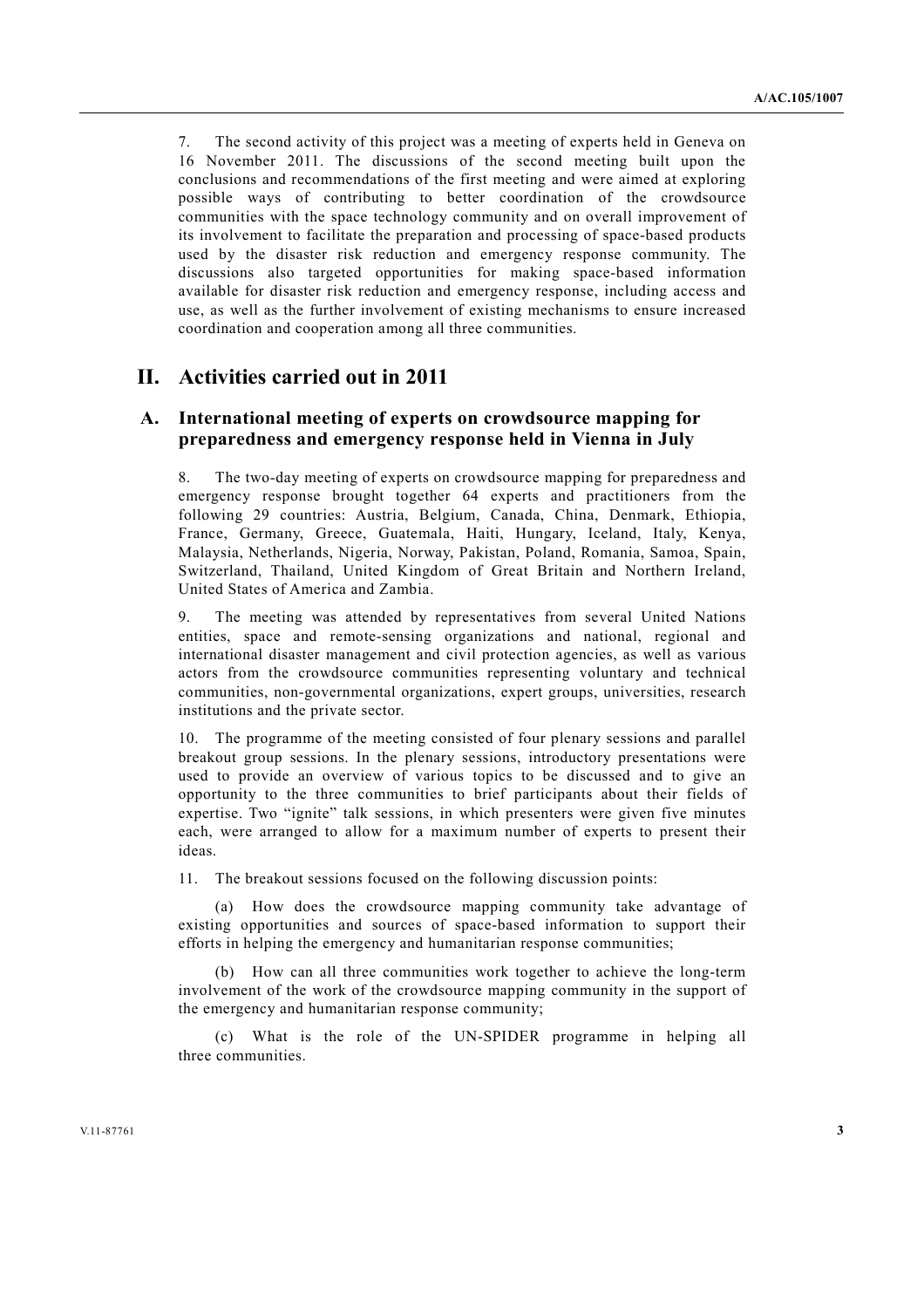12. A summary of the main recommendations and conclusions is included in section III below. The meeting notes, with all the considerations and discussion points, as well as the final programme and the final list of participants, can be accessed at www.un-spider.org/node/5118.

13. This first meeting of experts initiated far-reaching discussions and received important and relevant feedback from experts on applications and products elaborated by the crowdsource communities, requirements regarding how information must be tailored to ensure its effective use by the disaster management communities, and ways to build upon existing solutions to facilitate the sharing of information. The meeting also contributed to the development of an understanding of the strengths and challenges of the three communities and to explore ways to proceed jointly. One of the recommendations from the meeting was to plan a simulation exercise in Samoa on 30 November 2011, in which the three communities would work together in a coordinated manner for the first time. The discussion points raised, the recommendations and the proposed simulation exercise were then further discussed during the second meeting of experts, which was held four months later.

### **B. International meeting of experts: crowdsource mapping for preparedness and emergency response held in Geneva in November**

14. The one-day meeting of experts brought together 72 experts and practitioners from the following 21 countries: Argentina, Australia, Austria, Belgium, Canada, France, Germany, Iceland, Ireland, Italy, Liberia, Luxembourg, Pakistan, Samoa, South Africa, Spain, Sudan, Switzerland, Thailand, United Kingdom and United States.

15. The meeting was attended by representatives from several United Nations agencies, space and remote sensing organizations and national, regional and international disaster management and civil protection agencies, but mostly by representatives from the crowdsource communities coming from voluntary networks, non-governmental organizations, expert groups, universities, research institutions and the private sector.

16. This second meeting was purposely organized back-to-back with the International Conference on Crisis Mapping (see http://crisismappers.net). This ensured the participation of the crisis-mapping community, which had converged on Geneva to attend its annual meeting, as well as the humanitarian community based in Geneva. The agenda of the second meeting built upon the recommendations and conclusions of the first meeting, focusing on exploring possible ways of contributing to better coordination of the crowdsource communities with the space technology community and on overall improvement of its involvement in order to facilitate the preparation and processing of space-based products used by the disaster risk reduction and emergency response community. The discussions targeted opportunities for making space-based information available for disaster risk reduction and emergency response, including their access and use, as well as the further involvement of existing mechanisms to ensure increased coordination and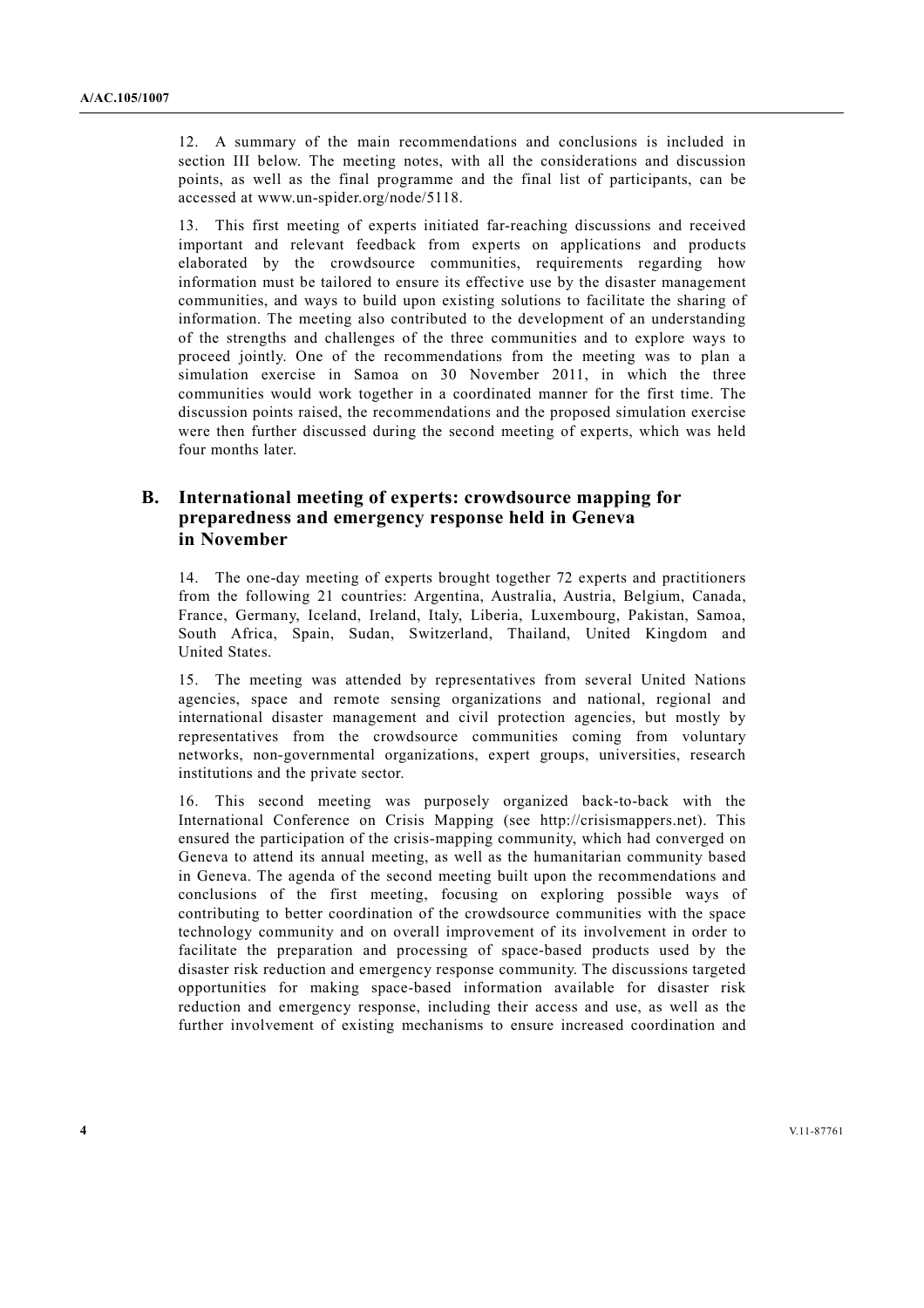cooperation of all three communities. The Samoa simulation exercise, proposed during the first meeting, was discussed and fine-tuned during the second meeting.

17. A summary of the main recommendations and conclusions is included in section III below. The presentations, as well as the final programme and the final list of participants, can be accessed at www.un-spider.org/node/5321.

18. The programme of the meeting consisted of four plenary sessions, followed by one closing session, which focused on recommendations and next steps. In the first plenary session, introductory presentations were used to provide an overview of various topics to be discussed and to give an opportunity to the three communities to brief about their fields of expertise. The remaining sessions were used as a platform for presentations and discussions on existing and future opportunities among the three communities. A highlight of these discussions was the introduction and preparation of the Samoa simulation exercise, which was planned for 30 November 2011. All sessions were arranged to allow for a maximum number of experts to present their ideas and interact with everyone in a concise and constructive manner.

## **C. Support received**

19. Both meetings were organized with the support and cooperation of the Government of Austria (through the Federal Ministry for Transport, Innovation and Technology) and the Secure World Foundation. The funding support provided by both partners contributed to defraying the travel and living costs of the 16 participants that attended the meeting in Vienna and the participants that attended the meeting in Geneva.

## **III. Summary of recommendations and next steps**

20. It was noted that crowdsource mapping was an interdisciplinary field bridging many areas of expertise, including the need to access and use space-based technologies. In order to understand how such technologies could contribute to the work of the volunteer and technical communities, there was a need to better define how the many fields come together to support crowdsource mapping activities and, more specifically, the common questions being asked by all those involved. Bringing together the three communities (crowdsource mapping, disaster management and space technology communities) to discuss their fields of expertise provided an opportunity to better understand the questions being asked and the ways that space-based technologies could contribute to solving them.

### **A. Discussion points**

21. Experts attending both meetings noted that crowdsourcing geospatial data and information, including space-based information, enabled an end-user with a specific need to have access to geographical knowledge from both domain experts and ordinary citizens, leading to better decision-making in the area of disaster risk management and emergency response. The "swarm-and-surge" capacity (i.e. the convergence of volunteers to address a specific problem), access to local knowledge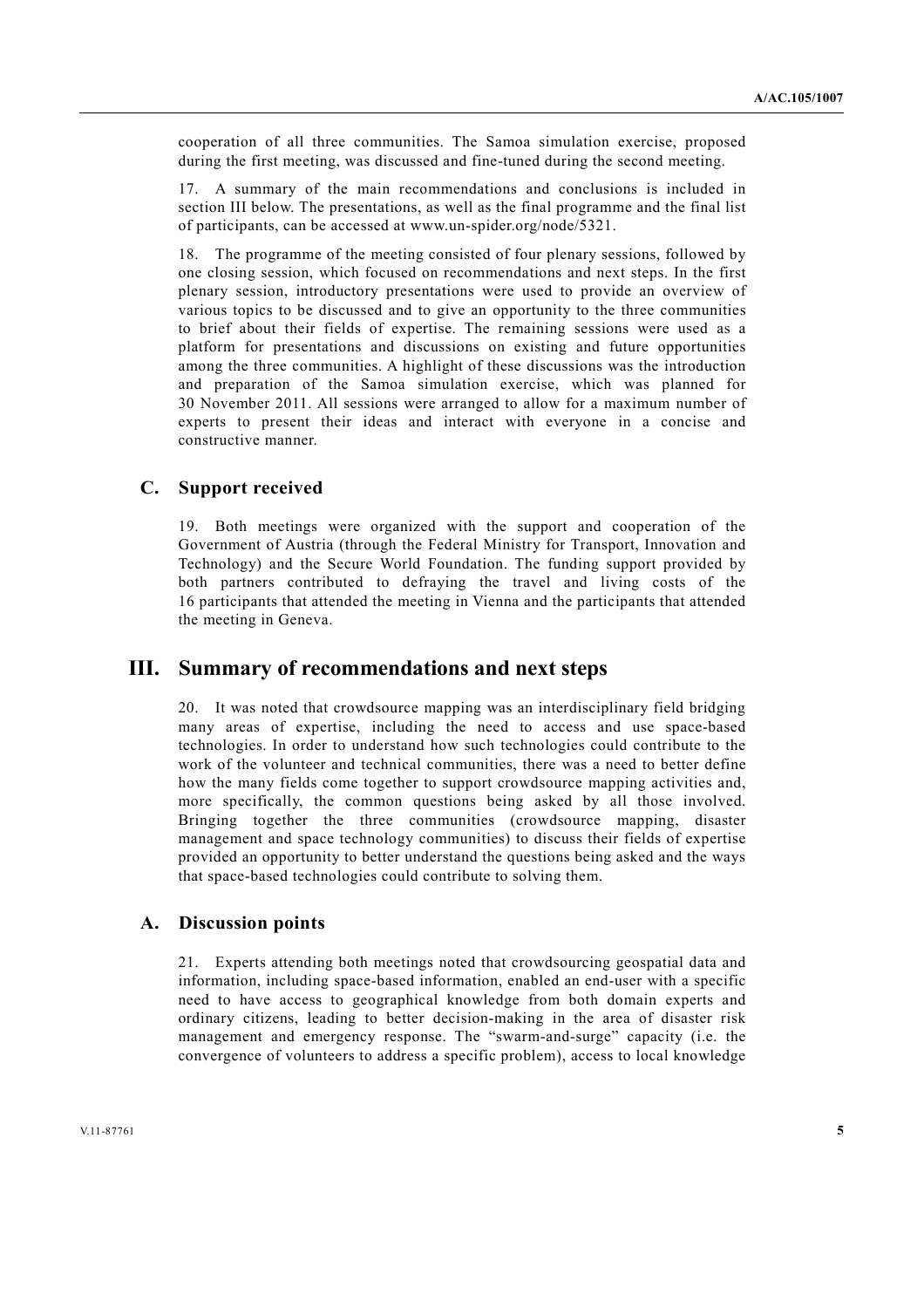(including from the diaspora community) and the delivery speed of the products were also singled out as the main strengths and advantages of crowdsourcing.

22. Experts also noted the need to raise awareness of how voluntary work was being applied and further the understanding that crowdsource mapping should not be seen as a replacement for the work already being carried out by established organizations and the private sector but rather as an additional support to the disaster risk management process, specifically in the production of geospatial information to support decision-making.

23. Experts stressed the need to map the specific information needs of the end-user community (the actual disaster and emergency response managers dealing with the problem) and, more specifically, how that community was able to access and use the information provided by the volunteer and technical communities.

24. The experts also discussed the information needs of the crowdsource mapping communities, including specific information areas of interest and the existence of available core datasets. The need for feedback from the end-user community on the usefulness of the products delivered with the support of volunteer and technical communities was also stressed.

25. Experts also discussed the use of the term "crowdsource mapping", as opposed to "crisis mapping". Crisis mapping was understood as live mapping that focused on crises, with the term "crisis" understood by the volunteer and technical communities as being deliberately broad, from slow-burn crises to sudden-onset disasters. Furthermore, crisis mapping was certainly not restricted to natural, social and environmental issues but might include political and humanitarian crises as well. Crowdsource mapping took the opportunities provided by volunteer and technical communities a step further by encompassing actions and activities that supported the full disaster management cycle and were not only for emergency and humanitarian response.

26. If crowdsourcing was defined as "the act of taking a job traditionally performed by a designated agent (usually an employee) and outsourcing it to an undefined, generally large, group of people in the form of an open call", crowdsource mapping could be understood as reaching out to the unknown crowd for help in gathering geospatial information, visualizing that information on a map and gaining further insight by analysing the data. Such a crowd would be supporting not only humanitarian and emergency crises but also all the phases of the disaster risk management cycle: prevention, preparedness, early warning, response, early recovery and reconstruction.

27. Finally, the experts summarized the main questions the crowdsourcing community was asking regarding access and use of geospatial data, stressing that those same issues were the ones that had to be solved in order to ensure an increased use of space-based technologies in support of crowdsource mapping. Those issues included the following:

 (a) **Preparedness and prioritization**, which referred specifically to the need for geospatial data to be readily available for support during any disaster event;

 (b) **Data licensing**, which ensured that satellite imagery was made available to the volunteer and technical communities to support their work;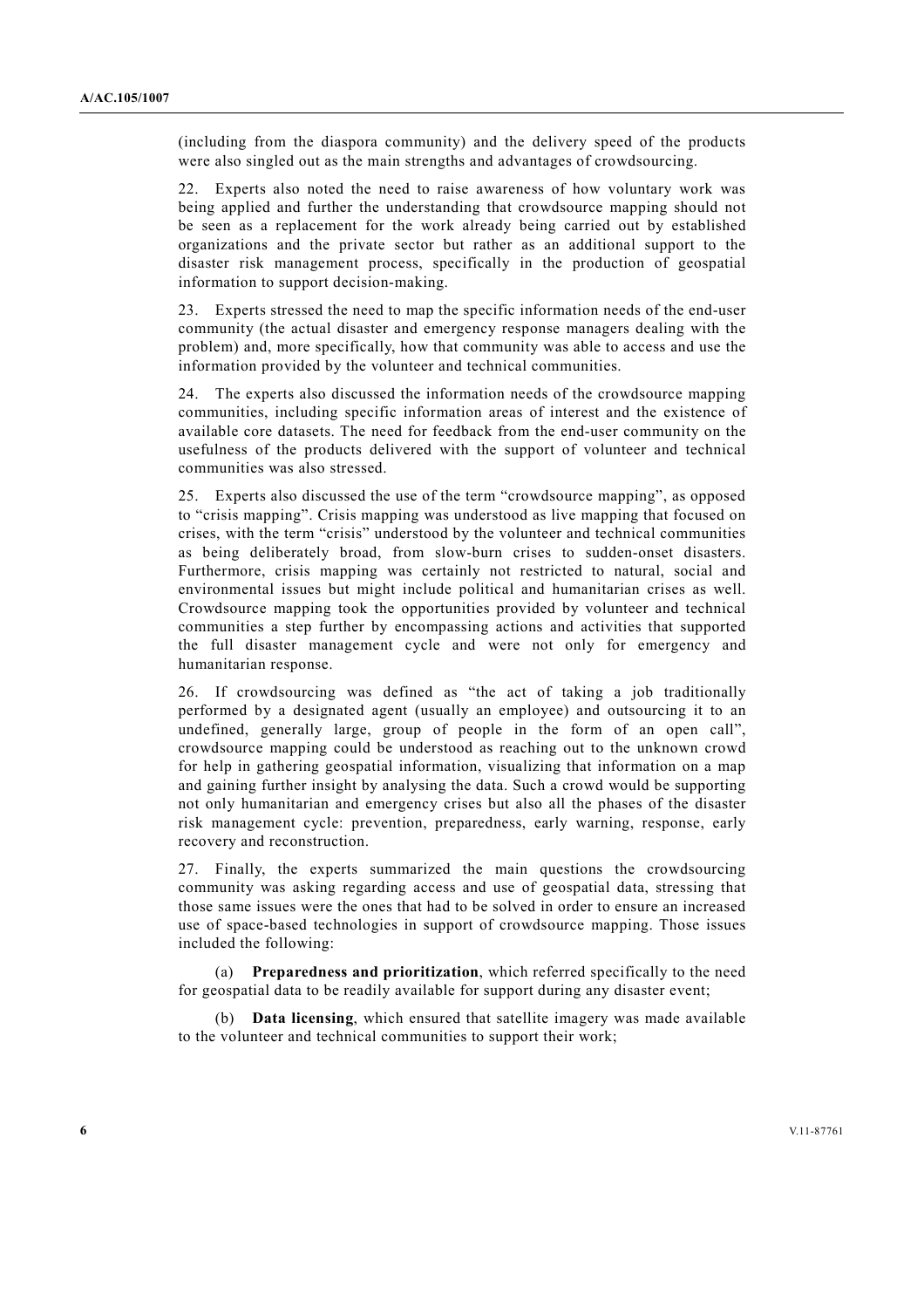(c) **Data scramble**, or contribution to the definition and compilation of available geospatial data during a crisis;

Decision maker's needs, which contributed to understanding and defining the specific needs of the end-users, more specifically those in charge of making the decisions;

 (e) **Impact evaluation**, or ensuring feedback to the volunteer and technical communities;

 (f) **Volunteer management**, or bringing together all those willing to volunteer their time and involving them in meaningful activities that contributed to the decision-making process.

#### **B. Simulation exercise**

28. During the first meeting of experts, participants considered possible ways of addressing the issue of the organization of training scenarios and bringing the three communities together with the involvement and support of the United Nations. A simulation exercise that also involved the decision makers was identified as a most practical tool. The expert from Samoa offered to organize and host such a simulation exercise and suggested 30 November 2011 as a target date for the activity.

29. Details of the proposed simulation exercise were discussed, including preparing geospatial data and defining the test site and scenario, as well as ensuring close coordination with local decision makers and end-users. Also, satellite data providers would need to be involved to acquire and share data, including archive data. Feedback should also be provided by the end-users, and the results should be disseminated after the exercise as lessons learned. Local bodies should actively participate in the simulation, together with individual experts, concerned organizations and the private sector. It was suggested to have that simulation also involve the volunteer and technical communities and then plan a follow-up meeting for a wrap-up and an exchange of experiences and best practices. It was also considered vital to involve crowds for data validation, as well as the general population, in the exercise.

30. Furthermore, the participants discussed several coordination aspects, such as data hosting and requirements mapping and the issue of organization and dissemination of gathered information. In that regard, the UN-SPIDER knowledge portal was seen as a potential tool.

31. At the second meeting of experts, the same expert from Samoa presented an update on the preparations of the planned simulation exercise. The experts participating in the meeting fine-tuned the proposed exercise, and those who had the possibility of contributing to the activity were involved and provided with a specific role for the simulation.

32. Finally, it was agreed that feedback from the simulation exercise would be made available after the activity and that the lessons learned during the simulation should be incorporated into other similar exercises.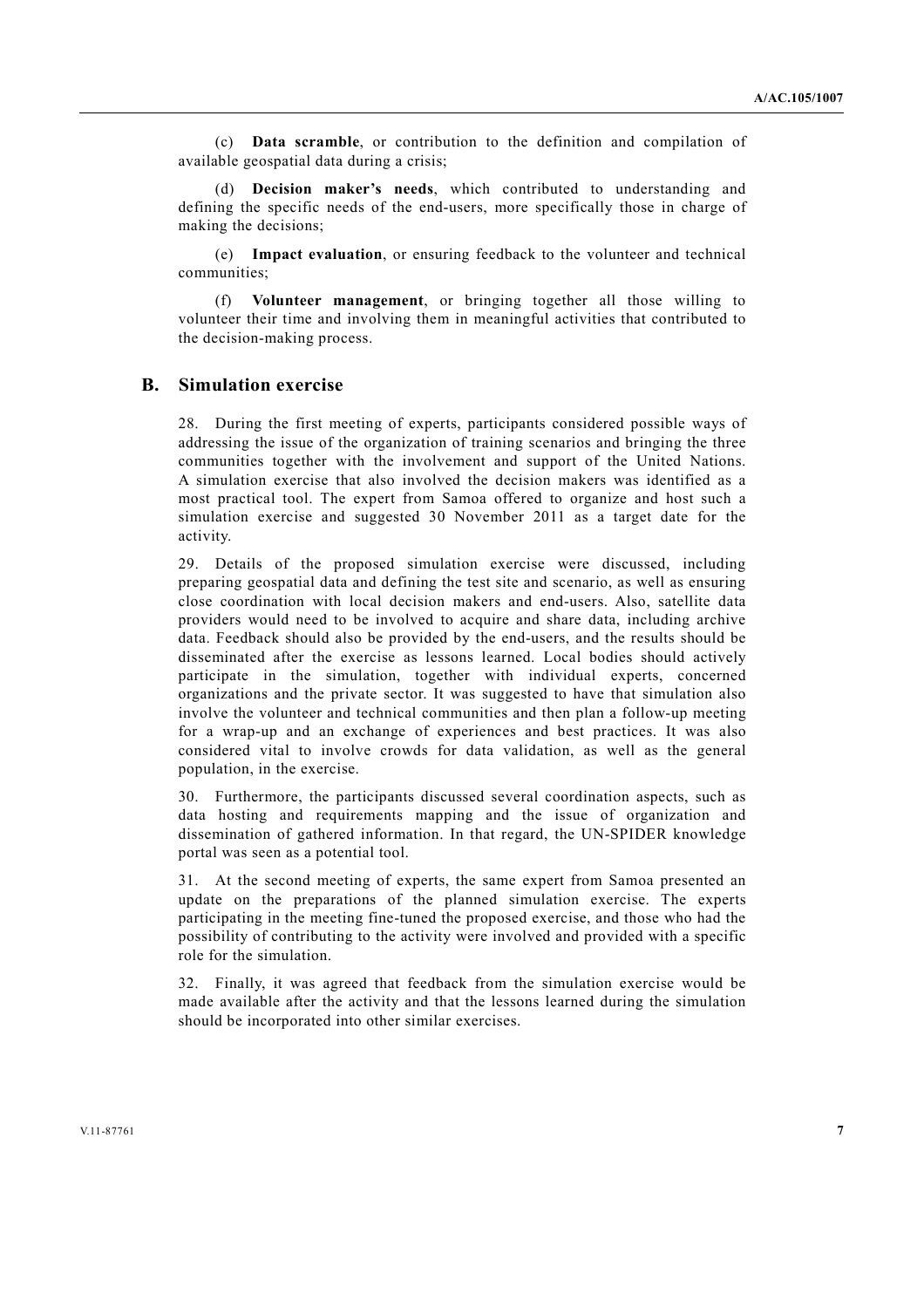### **C. Role of the UN-SPIDER programme**

33. At the first meeting of experts, the specific role that the UN-SPIDER programme could play in the context of crowdsource mapping for preparedness and emergency response was extensively discussed. Experts pointed out that the programme could help in identifying the needs and requirements of the disaster risk management (end-user) community through the established cooperation and networks with disaster risk management and civil protection agencies. It was recalled that end-users operated in a diversified organizational structure, which would have to be carefully mapped and understood.

34. Furthermore, the experts pointed out that the issue of cooperation between the diverse groups without duplication of efforts needed to be considered. That entailed informing communities of each other's activities, as well as providing means of distributing available information. Deepening the understanding about the strengths and capabilities of the three communities was considered a priority.

35. The experts also stated that the development and application of tools should be driven by and adjusted to the needs of end-users. The need for continued capacitybuilding was considered equally important.

36. The strengths of the UN-SPIDER programme were considered to be in the areas of preparedness, information distribution and awareness-raising. The programme was considered to be in a good position to address decision makers and invite them to relevant activities. Also, the UN-SPIDER programme might be able to facilitate the development of a glossary or lexicon of each community for the benefit of the other participating groups.

#### **D. Next steps**

37. Building upon the conclusions of the discussions carried out during the first expert meeting, and more specifically the possible contribution of the UN-SPIDER programme, the experts participating in the second meeting reviewed actions that could contribute to ensuring an increase in the access and use of space-based information to support crowdsource mapping activities to the benefit of the end-users.

38. The first consideration was that no new working groups should be established. Work should be carried out within the established communities of interest as implemented by the Office for the Coordination of Humanitarian Affairs. The communities of interest were established as a means of ensuring closer coordination of the United Nations with the volunteer and technical communities in several areas that were identified as needing closer cooperation and coordination.

39. Those communities of interest were envisioned as a very open and transparent set of communities working on thematic topics that benefited the larger community. From the perspective of the Office for the Coordination of Humanitarian Affairs, it was envisioned that the work of each community of interest would be developed and presented in a manner that could be endorsed by globally recognized bodies such as the Inter-Agency Standing Committee. Furthermore, the UN-SPIDER programme should contribute and harness support for the communities of interest that were